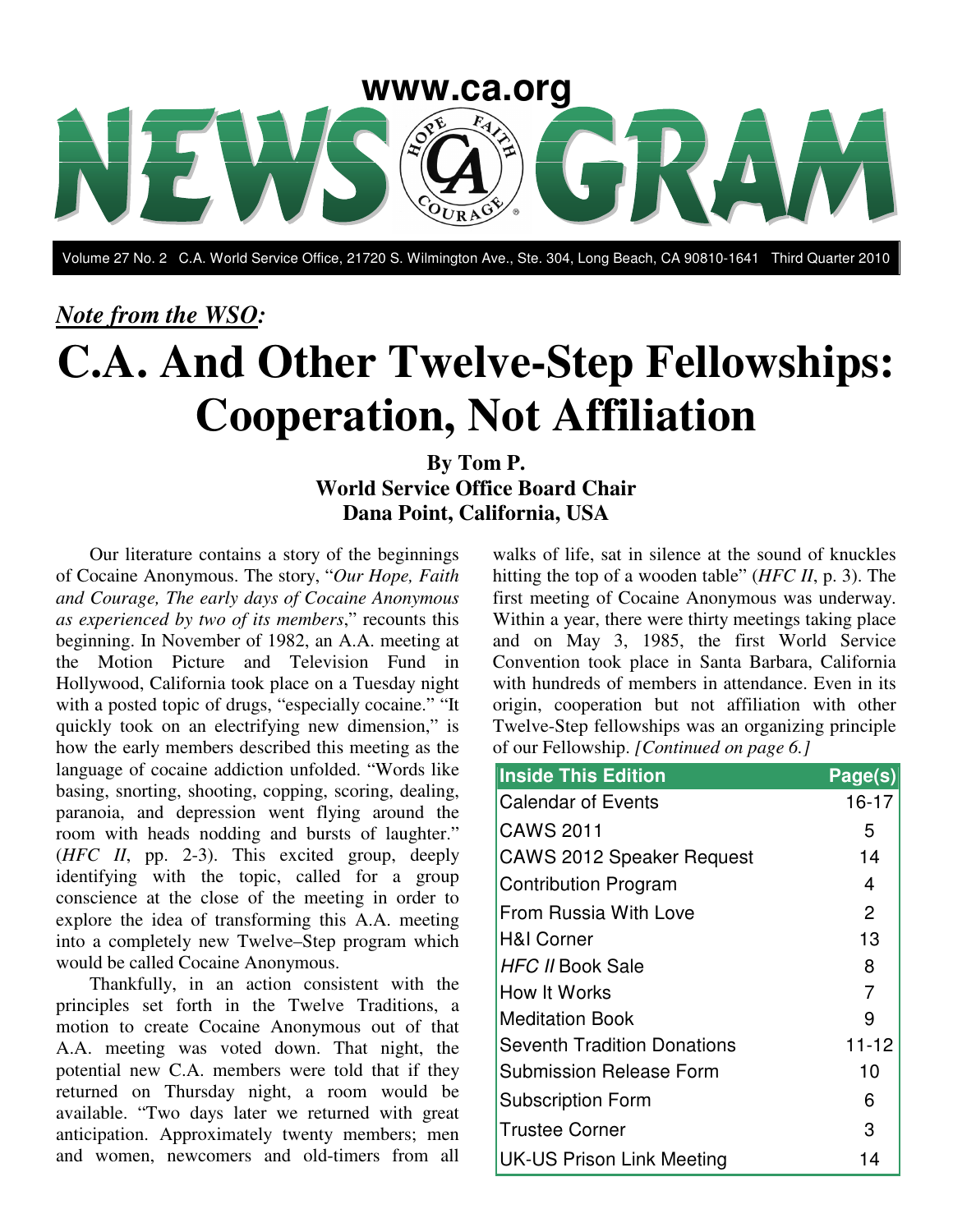#### **CAWS Board of Trustees:**

- *Atlantic North Region:* Robert L., Pawtucket, Rhode Island, USA
- *Atlantic South Region:* Lawrence M., Little Rock, Arkansas, USA
- *European Region:* Nicholas L., London, England, UK (WSBT Vice Chair)
- *Midwest Region:* Kim S., Des Plaines, Illinois, USA (WSBT Secretary)
- *Pacific North Region:* Trevor S., Calgary, Alberta, Canada (WSBT Chair)
- *Pacific South Region:* Joy H., Fontana, California, USA
- *Southwest Region:* Randy G., Chandler, Arizona, USA
- *Trustee at Large #1:* Richard S., Colorado Springs, Colorado, USA
- *World Service Office Trustee:* Willie B., Los Angeles, California, USA
- *Acting World Service Trustee:* Richard S., Colorado Springs, Colorado, USA

#### **CAWSO Board of Directors:**

- Tom P., WSOB Chair, Dana Point, California, USA
- Richard L., WSOB Vice Chair, Los Angeles, California, USA
- Barry J., Treasurer, San Pedro, California, USA
- Teresa N., Secretary, Dana Point, California, USA
- Yvette L., Paid Director, Long Beach, California, USA
- Richard S., Director/Acting WS Trustee, Colorado Springs, Colorado, USA
- Willie B., Director/WSO Trustee, Los Angeles, California, USA
- Elizabeth S., Director, San Marino, California, **IISA**

#### **CAWSO Personnel**:

Yvette Love, Director of Operations Sheila Spurlock, Customer Service Andrew Wellbaum, Shipping & Fulfillment

#### **NewsGram Editor:**

Cynthia C., Redmond, Washington, USA

*The NewsGram is a quarterly publication of the World Service Office of Cocaine Anonymous. This publication and all its contents are copyrighted by Cocaine Anonymous. Any unauthorized duplication or publication is prohibited. Send all requests to: NewsGram, c/o CAWSO, 21720 S. Wilmington Ave., Ste. 304, Long Beach, CA 90810-1641, by e-mail to newsgram@ca.org, or by fax to 310-559-2554, Attn: NewsGram. You can call the WSO at 310-559-5833.*

## **From Russia With Love**

#### **By Nicholas L. European Regional Trustee London, England, UK**

Cocaine Anonymous in Russia! "How did that happen?" you may be asking. The same question could be asked about Sweden, Norway, Denmark, Iran, Portugal and a host of other European communities. C.A. geography is a little distorted and even puts Hong Kong, Australia and New Zealand in the European Region.

Tradition Five states that our primary purpose is to carry the message to the addict who still suffers, and that could be considered a mandate for personal recovery by continuing to carry the message of recovery wherever and whenever required, in order to keep that which was freely given to us. It says in the *Big Book* that we must be prepared to answer the phone when it rings at any hour and travel to the most sordid of places in order to live (keep what we have). The emergence of C.A. around the world is living proof that our members are doing just what they are supposed to.

As the current European Trustee, I get to communicate with many of these new people online and by phone. Occasionally I meet them face-to-face and have such joy in my heart and tears in my eyes as they describe their personal journey of recovery and how they ended up in Cocaine Anonymous, sometimes having to start a meeting to become a member! My inbox is positively bursting with inquiries some days with requests forwarded by the WSO, sent by delegates or just by chance when people happen on us via HFC online or a completely regular web search!

At my home group in London, "Serves You Rite on Friday Night," we have many members visit from countries around the world, such as Iran, Holland and France. Currently we also have a Russian regular member who attends most weeks.

So, when we open that door at our home group, we never know who might walk in. That's why we need to keep our doors open, to welcome everybody who ventures with us on the journey of recovery. When we put that money in the basket, we may never know who it might help in the world; so it is of vital importance we remain ready for the newcomers or visiting members from other groups, areas or countries. One day it might be you that needs the meeting.

Our doors must be kept open to carry the message to those who desperately seek recovery. You never know—the Russians might be coming to a meeting near you!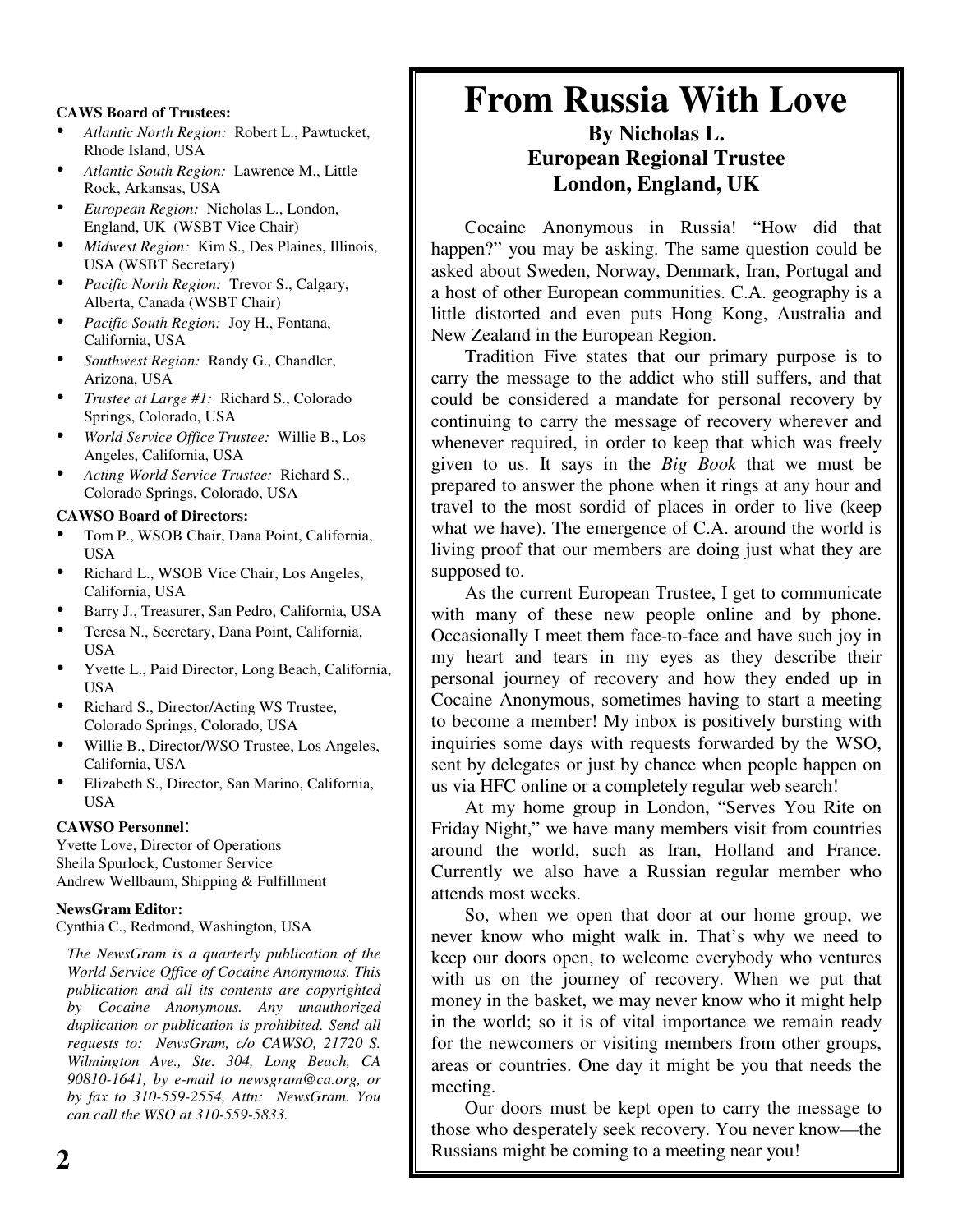# **Trustee Corner**

#### By Trevor S. Pacific North Regional Trustee & WSBT Chair Calgary, Alberta, Canada

On behalf of the current WSBT, I would like to thank the Fellowship of Cocaine Anonymous for allowing us to be of service. I am forever grateful to the God of my understanding for allowing me to serve amongst you, and for you. It has truly been a joy.

The WSBT has remained hard at work in all that we do. This past quarter saw us wrapping up in Milwaukee and two of our members immediately leaving for Boston to attend the National Association of Drug Court Professionals. Many contacts were made, and the message that "We're Here and We're Free" was spread further to help us reach as many addicts as possible.

On the subject of Milwaukee, a very special thanks to all "cheeseheads' for a truly outstanding job in putting on a great convention for the entire fellowship. After literally thousands of hours in planning, the event came off without a hitch. From speakers to fellowship, food to fun, it was one of the best times I personally have had. Thank you again for all your hard work.

As a board, we have been preparing for the upcoming Conference, our busiest time of year. Answers to referrals received at last year's Conference are being finalized, reports are being written, and Conference committee work is getting prepared to present. We also continue with our regular everyday workload, answering questions from the Fellowship, internal e-mails, our own subcommittee work, travel, and our many other tasks. There seems to be no lack of things to do. There are also our personal lives to be lived, including our partners, employment, and personal recovery. I'm glad they never said life would be boring.

We continue to work closely with the World Service Office Board as well. The day-today challenges of adequate staffing numbers, an overall drop in revenue, and maintaining a high standard in all that we do remain to provide us with the opportunity to search out new ways to continue to serve the Fellowship of Cocaine Anonymous more effectively. As a combined group, we need to remain unified to reach our goals. Effective communication, hard work, and the determination that we will succeed are vital components in times ahead. We will remain vigilant in our efforts to improve in all areas of our service.

Thank you to the Fellowship for allowing me to be of service. I would also like to thank the WSBT for the opportunity to serve as Chair for the last year. It has provided many challenges and rewards. I would be remiss to fail to thank my fellow fourth-year members of the Board as we prepare to rotate off. Nicholas and Lawrence have both been a pleasure to work with and a blessing to the Fellowship. I am truly humbled to have had the chance to walk beside you both for the last four years. Thank you for loving our Fellowship as much as I do, and for being willing to devote so much time and effort in the service thereof.

Thank you for allowing me to serve.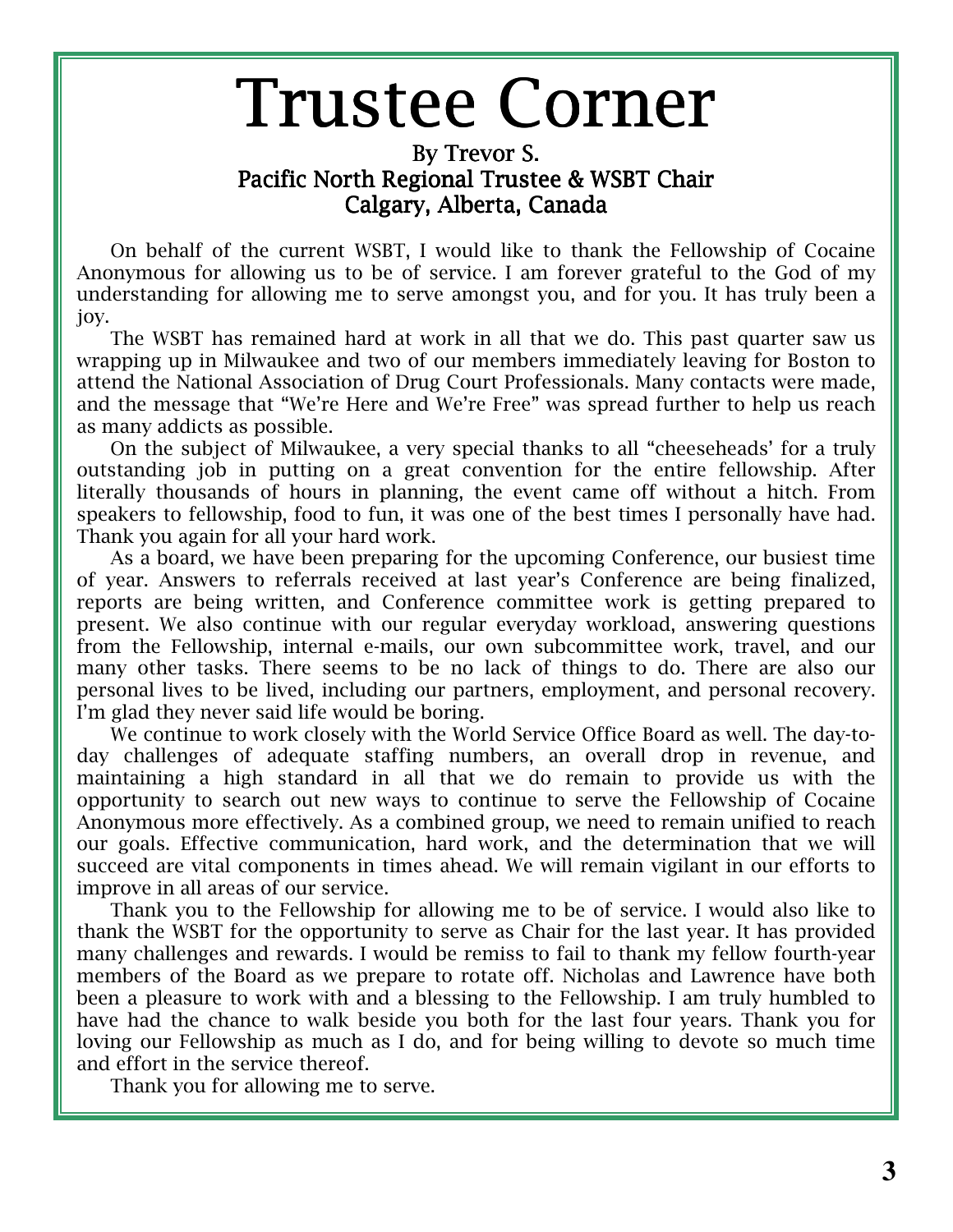## **World Service Contribution Program**

Cocaine Anonymous World Services depends on the financial support provided by individual members, groups, committees, Districts and Areas. We use your contributions as efficiently as possible, to maximize the services we are able to provide to addicts throughout the world. When you participate in the World Service Contribution Program, you ensure that we are able to serve the needs of those in our Fellowship, and reach even more with our message of Hope, Faith and Courage. And because your Contribution Program gifts are conveniently transferred by your bank from your checking account, savings account, debit card, or credit card account directly to the World Service Office, your contributions go farther than ever before. The C.A. World Service Contribution Program is safe, secure and confidential. You have complete control of the process, because you specify the amount of your contributions and when they are made. You can always increase, decrease or suspend your participation at any time by writing the World Service Office. Plus, your contributions may be tax deductible (consult your tax advisor). To help the C.A. World Service Office meet the needs of members, groups, areas and addicts still suffering, please fill out the authorization form below, attach a voided check or deposit slip (if necessary), and mail everything to the address shown. Thank you for your support.

|                                                                                                                                                                                                                                |                                                  | <b>AUTHORIZATION FOR DIRECT PAYMENT (ACH DEBITS)</b>                                                                                                                                                                          |
|--------------------------------------------------------------------------------------------------------------------------------------------------------------------------------------------------------------------------------|--------------------------------------------------|-------------------------------------------------------------------------------------------------------------------------------------------------------------------------------------------------------------------------------|
|                                                                                                                                                                                                                                |                                                  | YES! As a member of C.A., I want to participate in the C.A. World Service Contribution Program to help keep C.A. World Services going strong!                                                                                 |
| Cocaine Anonymous World Service Office<br>21720 S. Wilmington Ave., Ste. 304<br>Long Beach, CA 90810-1641<br>(310) 559-5833<br>cawso@ca.org                                                                                    |                                                  |                                                                                                                                                                                                                               |
| to initiate variable entries to my account described below:                                                                                                                                                                    |                                                  | As part of my 7th Tradition contributions to Cocaine Anonymous World Service Office, I authorize Cocaine Anonymous World Service Office (CAWSO),                                                                              |
| Type of Account: $\Box$ Credit Card $\Box$ Debit Card $\Box$ Savings                                                                                                                                                           |                                                  |                                                                                                                                                                                                                               |
|                                                                                                                                                                                                                                |                                                  |                                                                                                                                                                                                                               |
|                                                                                                                                                                                                                                |                                                  |                                                                                                                                                                                                                               |
| Financial Institution's Name: The Contract of the Contract of the Contract of the Contract of the Contract of the Contract of the Contract of the Contract of the Contract of the Contract of the Contract of the Contract of  |                                                  |                                                                                                                                                                                                                               |
| Financial Institution's Address/Branch: The Contract of the Contract of the Contract of the Contract of the Contract of the Contract of the Contract of the Contract of the Contract of the Contract of the Contract of the Co |                                                  |                                                                                                                                                                                                                               |
| If using a savings account, please include a deposit slip.                                                                                                                                                                     |                                                  |                                                                                                                                                                                                                               |
| PAYMENT DETAILS:                                                                                                                                                                                                               |                                                  |                                                                                                                                                                                                                               |
|                                                                                                                                                                                                                                |                                                  |                                                                                                                                                                                                                               |
| PAYMENT FREQUENCY:                                                                                                                                                                                                             |                                                  |                                                                                                                                                                                                                               |
| □ Monthly □ Annually □ One-time basis Effective date: ____/____/___________(MM/DD/YYYY)                                                                                                                                        |                                                  |                                                                                                                                                                                                                               |
| afford CAWSO a reasonable opportunity to act on it.                                                                                                                                                                            |                                                  | This authority is to remain in full force and effect until CAWSO has received written notification from me of its termination in such time and manner as to                                                                   |
| Name: ___________                                                                                                                                                                                                              |                                                  |                                                                                                                                                                                                                               |
|                                                                                                                                                                                                                                | (Please print name as it appears on the account) |                                                                                                                                                                                                                               |
|                                                                                                                                                                                                                                |                                                  |                                                                                                                                                                                                                               |
|                                                                                                                                                                                                                                |                                                  |                                                                                                                                                                                                                               |
|                                                                                                                                                                                                                                |                                                  |                                                                                                                                                                                                                               |
|                                                                                                                                                                                                                                |                                                  | Zip/Postal Code: Communication of Contract Contract Daytime Phone: Communication Contract Code: Communication Contract Daytime Phone: Communication Contract Contract Contract Daytime Phone: Communication Contract Contract |
|                                                                                                                                                                                                                                |                                                  | PLEASE MAKE A COPY OF THIS COMPLETED FORM FOR YOUR RECORDS<br>(The complete World Service Contribution Program brochure, which includes this form, is available for download at www.ca.org/contribute.html)                   |
|                                                                                                                                                                                                                                |                                                  |                                                                                                                                                                                                                               |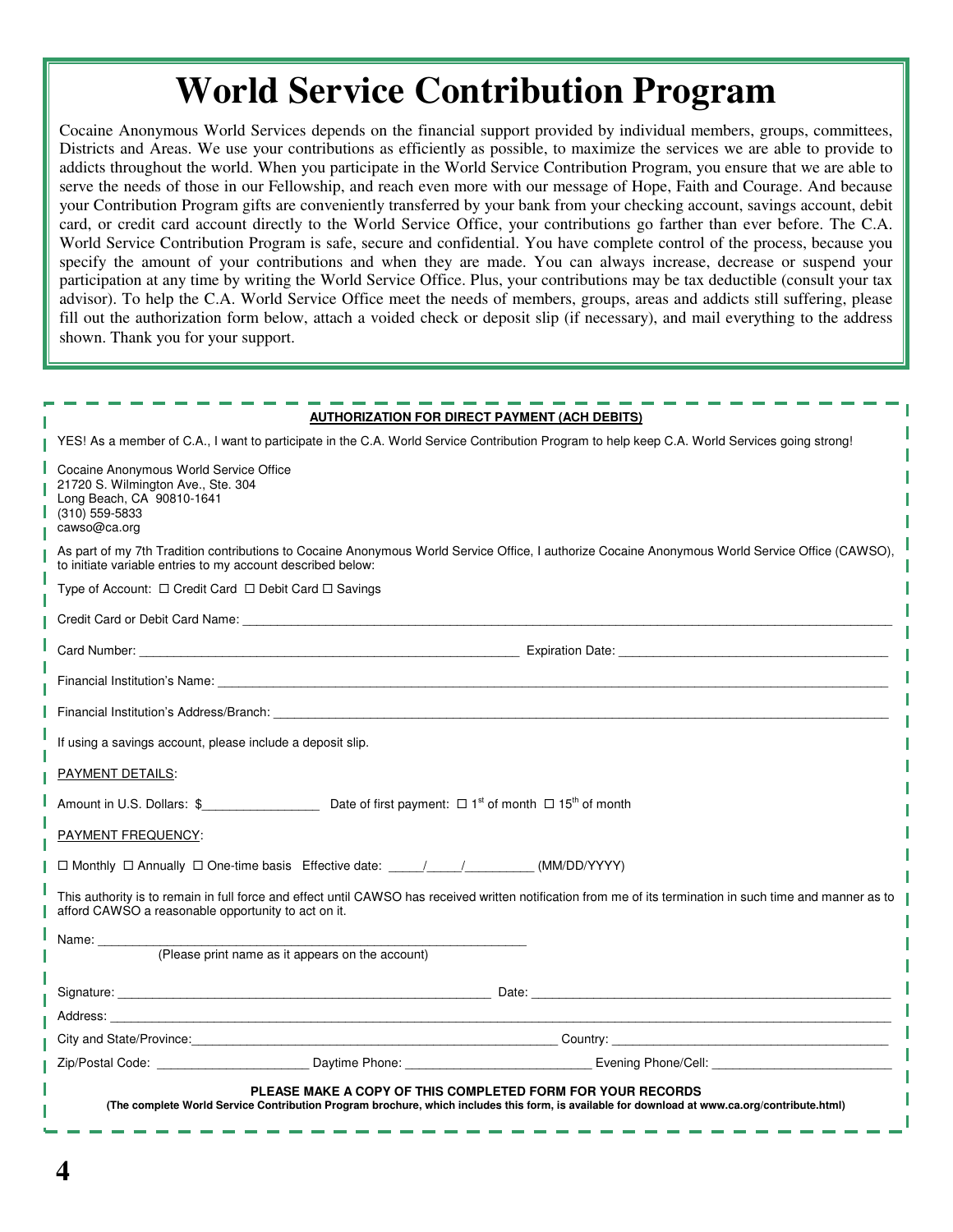

## $\rm ^{c}$  WE  $\rm ^{2}$ 27th Annual World **Service Convention** Phoenix, Arizona May 26-30, 2011 By Evan A. **CAWS 2011 Chair**

WE, the CAWS 2011 Committee, want to extend a warm Arizona invitation to all of you, the members of C.A., to join us in Phoenix for the 2011 Convention. After all, "WE" can't do this thing without all of "you."

This is the third World Convention hosted by the Arizona Area and we are working hard to make sure this convention is every bit as exciting as the 1990 and 2000 Conventions. We are off to a great start and have landed the same location as the 1990 Convention, the Arizona Biltmore, a world-class resort in the heart of Phoenix.

We are offering a variety of activities to promote fun, recovery, and a true taste of the Southwest. For fun and unity, we will be kicking off the convention with the WE Olympics, which is for the athletically gifted and challenged alike. Thursday is a golfer's dream with the CAWS Golf Tournament at the Biltmore golf course in the morning and a family-friendly glow-in-the dark golf tournament in the evening at the resort putting course.

After a day on the greens, Saturday offers some real experiences in the Arizona desert. Hop on a bus to one of the most spiritual and wondrous places on earth, the red rock country of Sedona. There you can shop, take a helicopter trip, hike through a metaphysical vortex or take a jeep through the backcountry of Sedona. If you stay in town, you can take a hayride or horseback ride through the foothills and afterward enjoy a hearty breakfast. Finally, you can take a spiritual hike up Piestewa Peak, just minutes from the resort, and enjoy breathtaking views of the entire valley and the city of Phoenix.

On Sunday it's fun in the sun with the Fun Walk and Hike or, for the more adventurous, you can enjoy a day at Arizona's new Wet 'n' Wild theme park.

Of course, we will also offer plenty of live music, dancing, comedy and magic during the evenings throughout the weekend. Whatever you do, don't miss the Sunday banquet, speaker meeting and entertainment. It should be a night to remember.

Last, but not least, we will have marathon meetings, some fantastic workshops and inspirational C.A. speakers.

WE, the CAWS 2011 Committee, are extremely excited to host the 2011 convention and hope many of you join us for a memorable and hopefully spiritual weekend. Together, "WE" can have fun and recover. Register on-line today at www.ca.org.

| Chair:          | Evan A.   | Chair2011@caws convention.org         | 602-481-8686 |
|-----------------|-----------|---------------------------------------|--------------|
| Vice Chair:     | Jay P.    | ViceChair2011@cawsconvention.org      | 602-721-2890 |
| Program:        | Steve A.  | Program2011@caws convention.org       | 480-755-0688 |
| Resort Liaison: | Burton C. | Resort Liaison2011@cawsconvention.org | 602-818-8876 |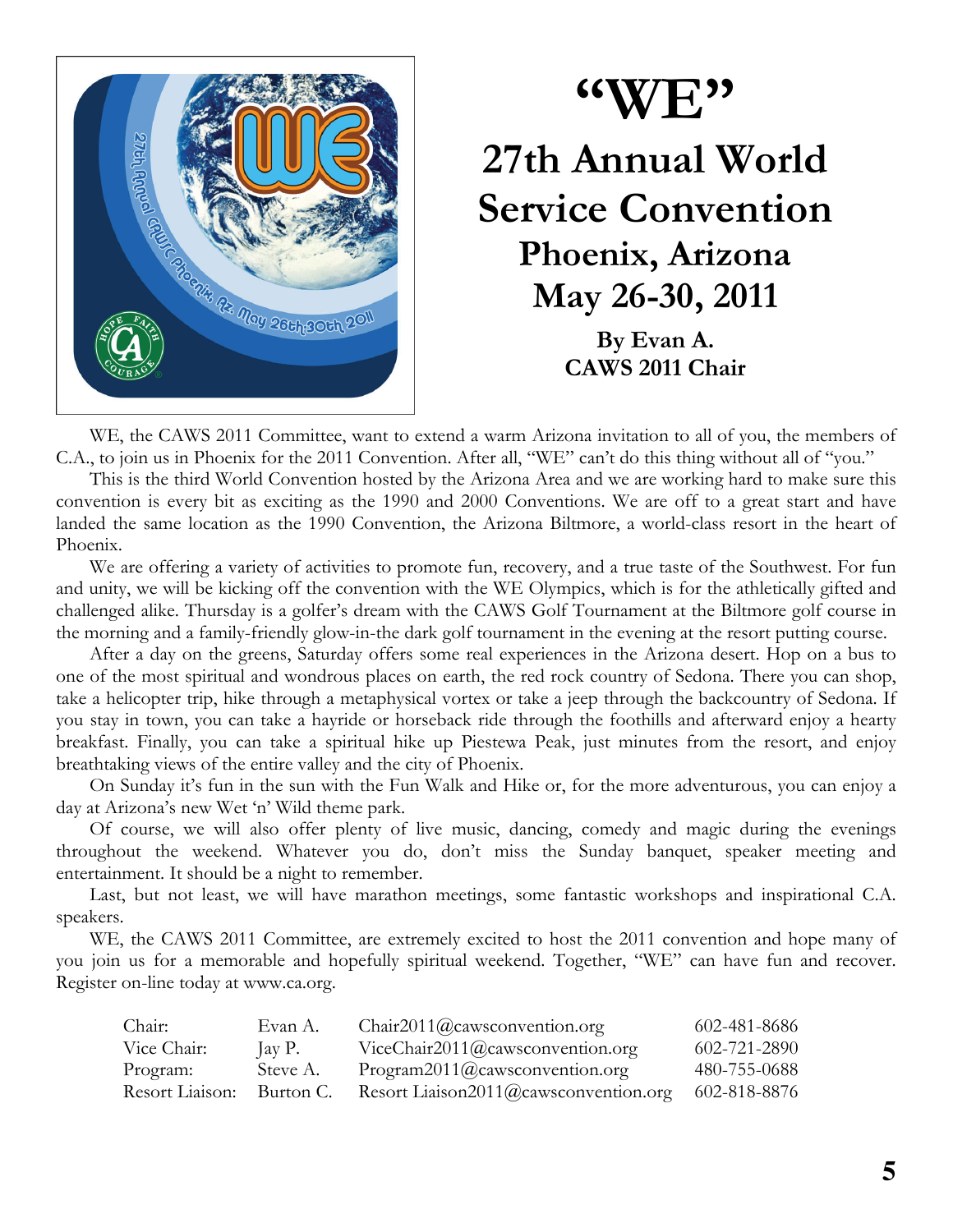#### **Note from the WSO (continued from page 1):**

Interestingly, this relationship of cooperation was put in motion through an article written by Bill W., co-founder of Alcoholics Anonymous. This article is reprinted in an A.A. pamphlet titled *Problems Other than Alcohol*. The article begins as follows, "Perhaps there is no suffering more horrible than drug addiction… Compared with the addict and his woes, we alcoholics are pikers." The purpose of the article was to explore the solution presented by Alcoholics Anonymous with respect to alcohol as a possible solution to the drug addiction problem. Specifically, the article questions whether A.A.'s who have suffered both alcoholism and addiction can form themselves into special-purpose groups and further, can they call themselves an A.A. group. The response rests on Tradition Three and its singleness of purpose principle. "An A.A. group, as such, cannot take on *all* the personal problems of its members, let alone the problems of the whole world."

This pamphlet guided and encouraged the early C.A. members in C.A.'s formation. The pamphlet suggests, "A.A. members who are so inclined should be encouraged to band together in groups to deal with sedative and drug problems. But they ought to refrain from calling themselves A.A. groups." Guidance and support from members of Alcoholics Anonymous and Narcotics Anonymous is credited with contributing to the early spiritual growth of our Fellowship. A footnote to the *early days* story expresses gratitude to both A.A. and N.A. for their cooperation in our beginning and subsequent survival and expresses that the references are not meant to imply affiliation.

In the past five years in which I have been directly involved in CAWSO activities, first as Treasurer of the WSOB and most recently as Chair of the WSOB, I have witnessed and been directly involved in a variety of exchanges between the fellowships. Several trustees toured the N.A. facilities to witness their printing production process and to be guided in our participation with the National Drug Court program. We worked out a publication issue with A.A. relative to the printing of *How It Works*. I have discussed human resource strategies with the A.A. GSO manager. Most recently, I met and spent time with an A.A. trustee and former A.A. office board director discussing a variety of issues our respective world service operations encounter.

Cocaine Anonymous has a primary purpose, which is to carry the message of C.A. recovery to still-suffering addicts, wherever and whenever. We are grateful to the other Twelve-Step fellowships for all the cooperation they have given us. But this cooperation is clearly not intended to imply affiliation.

[\*Editor's note: The story *"Our Hope, Faith and Courage"* can be found in both *Hope, Faith & Courage* and *Hope, Faith & Courage, Volume II*.]

## Subscribe to the NewsGram

Subscriptions are being accepted for the NewsGram. For the low price of \$10.00 U.S. per year, you can receive each copy of the NewsGram before your friends or your group. Simply complete this form and include your credit card information, or enclose a \$10.00 check or money order (U.S. dollars only) and send to: NewsGram, c/o CAWSO, 21720 S. Wilmington Ave., Ste. 304, Long Beach, CA 90810-1641. A subscription form is also available for download at www.ca.org.

| $\Box$ I have enclosed a check/money order payable to CAWSO |  |
|-------------------------------------------------------------|--|
|                                                             |  |
|                                                             |  |
|                                                             |  |
|                                                             |  |
| City and State/Province: City and State/Province:           |  |
|                                                             |  |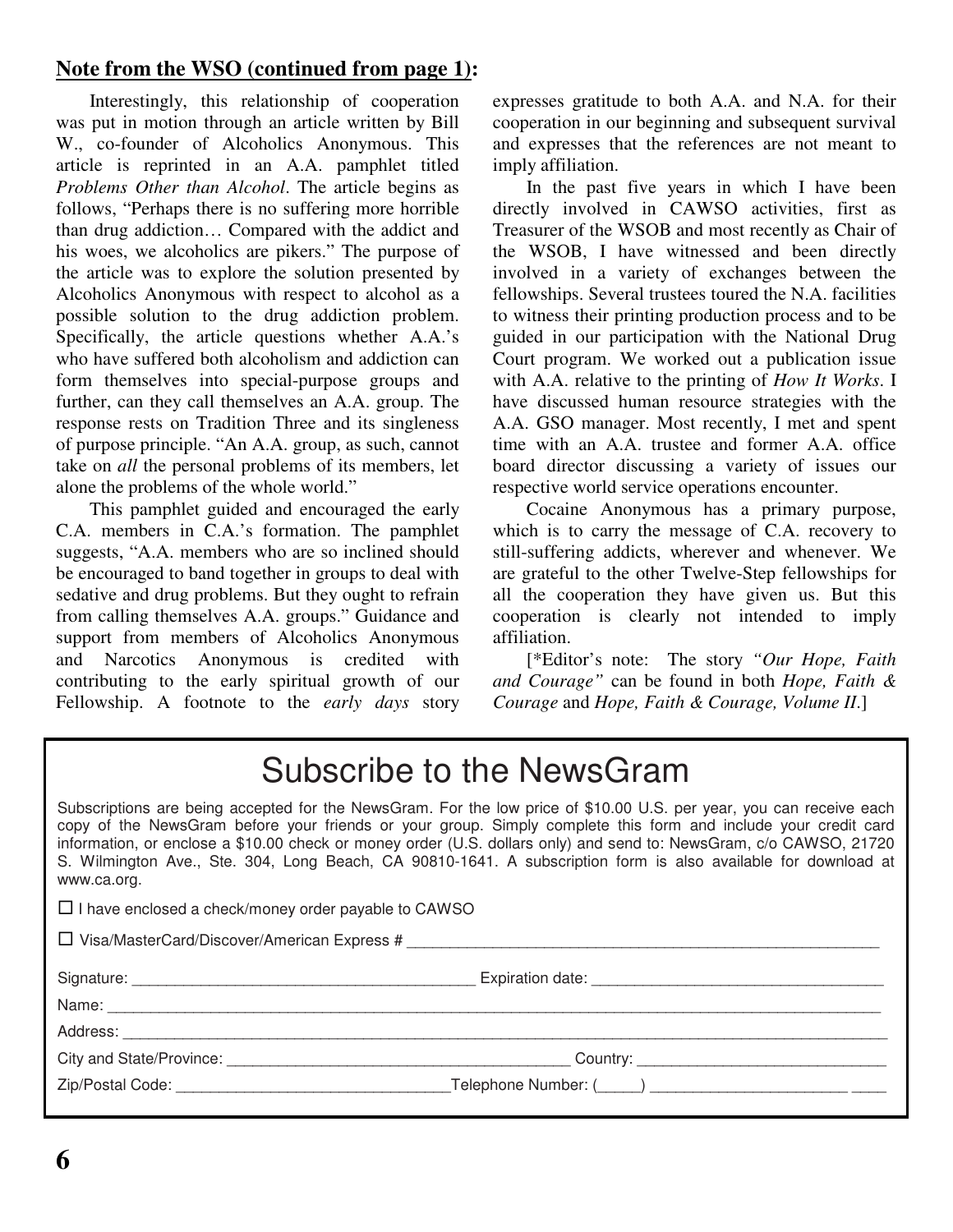# **HOW IT WORKS** By the World Service Board of Trustees

The World Service Board of Trustees would like to thank the Fellowship of Cocaine Anonymous for allowing us to serve. We are always mindful of our role and strive to fulfill it to the best of our ability. We have had some trying times over the last year and a half dealing with one issue in particular, the use of How It Works.

It started at the World Service Conference in 2008. The Literature, Chips & Format Committee brought forth a motion to change some language in the C.A. version of How It Works. This brought up the question as to whether we had permission to use the reading in an altered state. At the time, we were told that we did in fact have permission, in writing, to alter and adapt How It Works as we saw fit. In our due diligence, we asked to locate and have ready on file the permission in question. After many hours spent searching the World Service Office, members' own personal archives, and anywhere else we could think of, we simply could not locate any document granting us permission to alter How It Works.

The WSBT, at that point, set out an action plan to deal with the matter. We stopped the sale and distribution of any literature containing any altered A.A. readings. We expanded our search for any documentation granting us permission to use any material borrowed from AAWS. As well, a meeting was set up between Cocaine Anonymous and Alcoholics Anonymous. The meeting took place in New York City on September 17, 2009. It was attended by three members of A.A.'s world service structure, as well as Trevor S. (Pacific North Regional Trustee and WSBT Chair), Robert L. (Atlantic North Regional Trustee) and Tom P. (WSOB Chair).

The agenda of the meeting consisted of an overview of our history as a Fellowship and the progression of using A.A. literature. We put forth the C.A. Fellowship's desire to continue to use How It Works in its altered state. We left the meeting with their thanks for coming forward, and having the matter decided at their next board meeting, which took place that weekend.

The decision we got back was not what the Fellowship was hoping for. A.A. had asked that we not use any readings in an altered format, and went further to suggest that we use our own literature in the future. They did grant us permission to use How It Works in its original form, along with a disclaimer regarding non-affiliation.

It was at this point that the WSBT was forwarded a copy of a letter sent from AAWS to a member of C.A. It was dated November 29, 1990. It granted us permission not only to use, but also adapt to use How It Works. The letter also contained an A.A.-supplied disclaimer we were to use as a condition of consent. The WSBT had some questions regarding the source of the document and started to investigate. We have attempted to locate the original document, to no avail. As part of our search, we have sent the document to AAWS to see if they have any record of it being sent. As of Monday, August 23, 2010, we have yet to hear back from A.A. regarding their findings. They were, however, doubtful of the success of such a search.

The WSBT has issued the following opinion:

Update as of December 5, 2009: It is the position of the World Service Board of Trustees that the C.A. version of How It Works is not considered C.A.approved literature. In the spirit of unity, our common welfare, and our observance of the Twelve Traditions, we suggest that your group have a business meeting to determine the well-informed group conscience as to what readings shall be used in your meeting formats.

As a board, the Trustees have explored every avenue available to us. We have worked many long hours on this issue. We are of the opinion that the matter is now concluded. If in the future something new comes to light, we are always able to reopen the discussion. We feel, however, satisfied that a loving Higher Power who guides us all has spoken, and that any more time spent pursuing this is not in the best interest of Cocaine Anonymous.

> In Love & Service, Your WSBT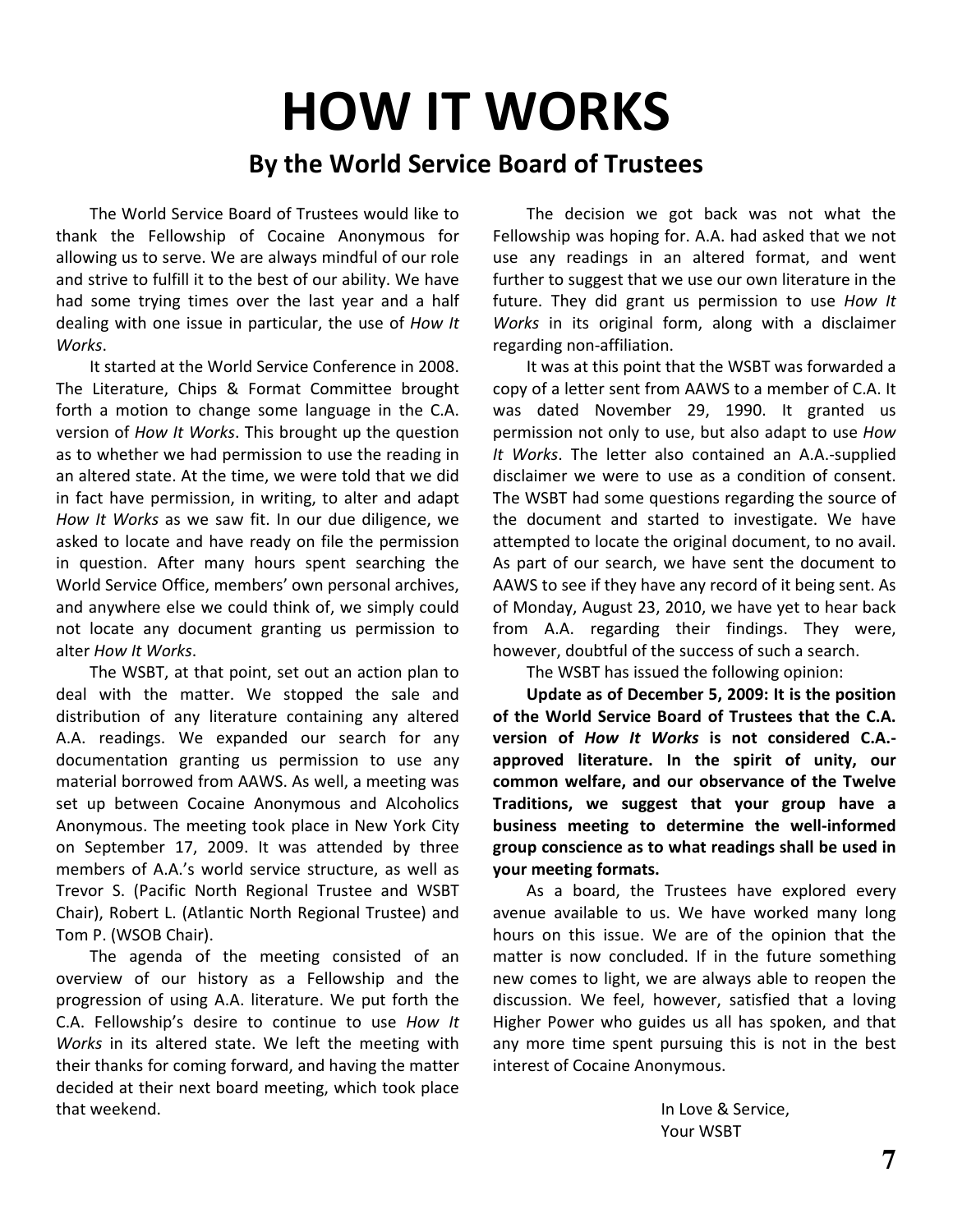# **HFC II BOOK SALE!**

**The price of** *Hope, Faith, and Courage II* **has been reduced to \$4.75 for soft cover and \$8.75 for hard cover. Spread the word. Please note that these books are stickered with the disclaimer regarding** *How It Works.*

At these prices, every group should be able to purchase at least two books, and some members may also be able to buy one for a newcomer!

> **This is a temporary offer so order online at: http://www.ca.org/purchase.html or contact the World Service Office 310-559-5833 / 310-559-2554-fax to reserve your copy today!!**

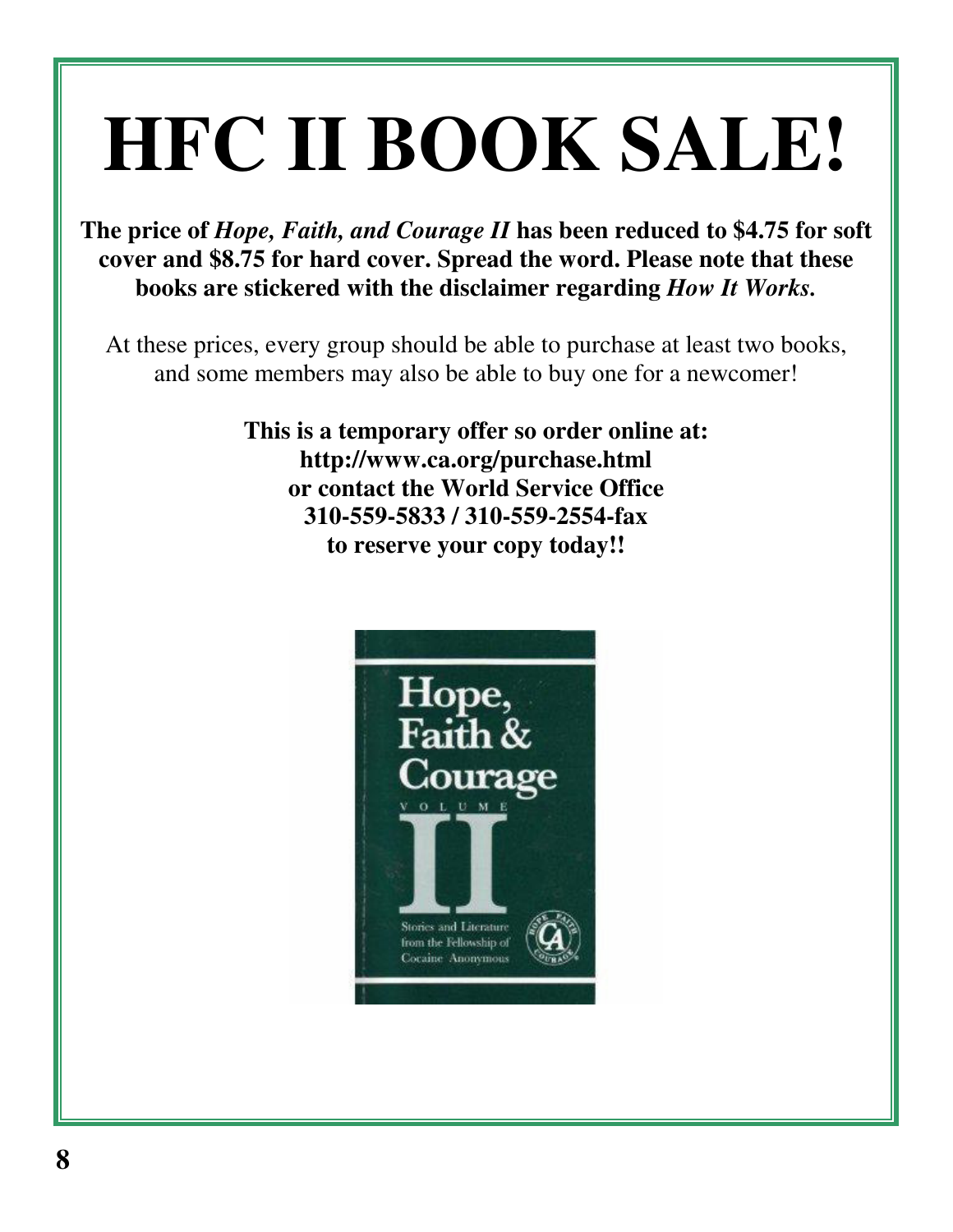# WE NEED SUBMISSIONS NOW!

# *Share your experience, strength and hope for the first*

# C.A. Meditation Book

Wouldn't it be great to have a C.A. meditation book to read each day? We need *YOU* to help make this book a reality! Tap your inner core and put your experience on paper. What has worked for *you* on the road of happy destiny? As shown in the example, the meditation for each day will include three parts:

**Quote (optional):** Choose a sentence or two from literature approved for use at C.A. meetings (C.A.'s meeting format, pamphlets, HFC or HFC II; A.A.'s Big Book, 12 & 12 or Service Manual). Please cite the source so we can verify the quote. If you choose not to select a quote and your submission is chosen for publication, the committee will find an appropriate quote.

**Personal experience (mandatory; this is the part we need you to write!):** Focus on the C.A. message of recovery. Share how you apply the Steps & Traditions in your daily life; how you communicate with the Higher Power of your understanding; an experience you found particularly uplifting or powerful; a solution to an issue or character defect you've dealt with, etc. Don't worry about grammar, spelling or punctuation; we have people to help 'polish' whatever you write.

**Thought for the Day (optional):** Close with a thought to ponder in meditation and/or throughout the day. If you choose not to add a thought for the day and your submission is chosen for publication, the committee will write something appropriate to accompany your personal experience.

#### **Other than cited quotes, each submission must be the author's original writing. Length should be approximately 250 words or less.**

In keeping with the 11th Tradition, submissions will be reviewed anonymously and the authors of meditations ultimately selected for the book will be asked to maintain their anonymity. Replies will be sent when the selection process is complete.

#### **February 7**

*"What we failed to do alone, we can do together."* **(Tools of Recovery)**

*We share our experiences at meetings because it helps us to stay sober. By sharing, we express our love for others who might be having the same difficulties and joys we have had. It helps us all to understand we are not alone and that we have common situations we work through on a daily basis.*

#### **Thought for the Day**

I will share my experience today so that others may take comfort in the knowledge that others have been there and done that. I will share my experience today in the hope that someone will help me. I will share today to bring us together.

Online submissions are preferred. **Each submission also requires a properly executed release** (please use the online submission form available at www.ca.org or the form on page 10). If you are unable to use the online form, you may send your submission(s) and release via e-mail to submissions@ca.org or by regular mail to: CAWSO, Inc., Attention: LCF Committee, 21720 S. Wilmington Ave., Ste. 304, Long Beach, CA 90810-1641. For more information, please call 310-559-5833.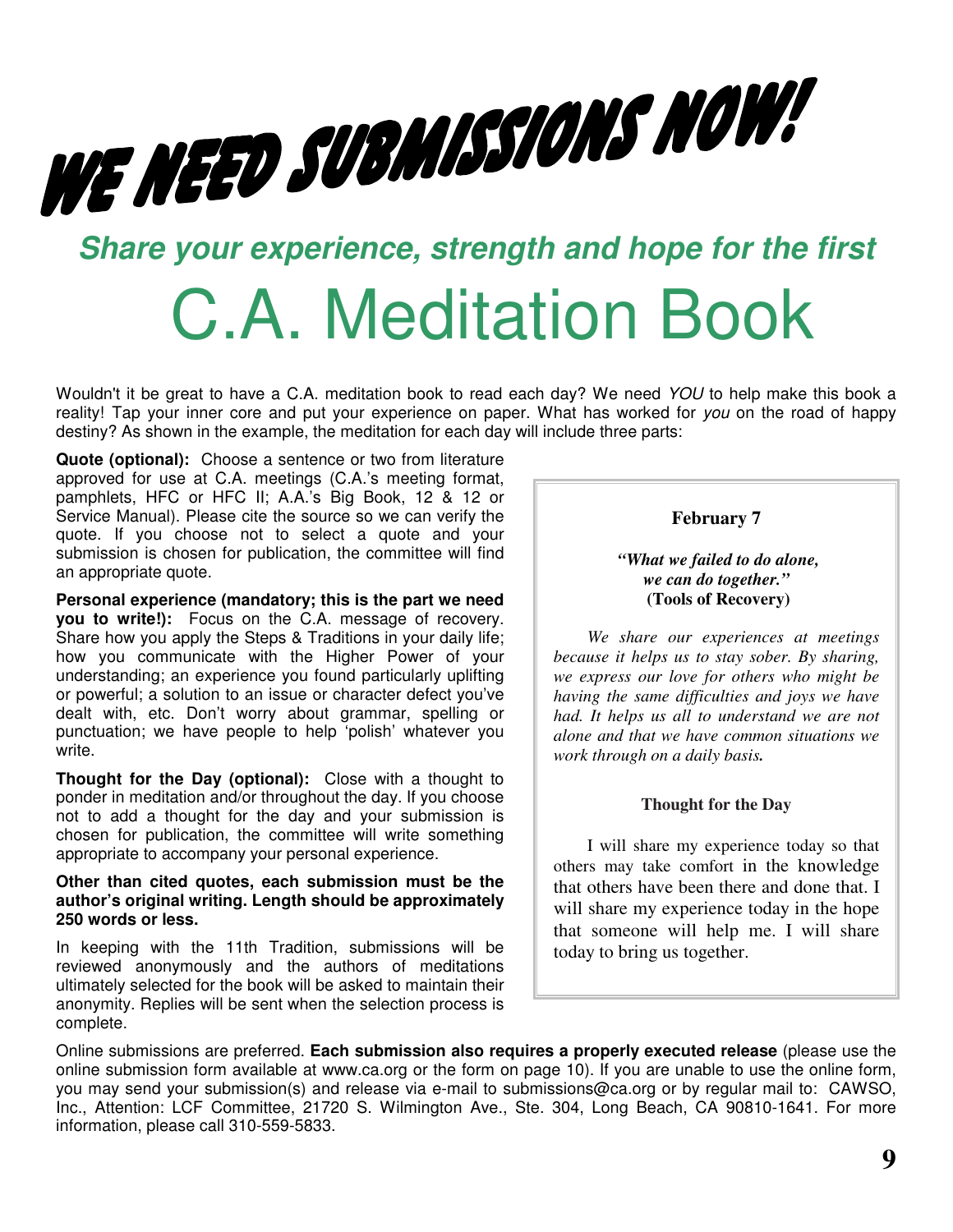#### **TRANSFER AND ASSIGNMENT OF ALL RIGHTS, TITLE AND INTEREST IN ORIGINAL LITERARY WORK AND ACKNOWLEDGEMENT OF ORIGINALITY**

#### (This form is intended for original material submitted to Cocaine Anonymous World Services, Inc. and Cocaine Anonymous World Service Office, Inc., and must accompany all submissions in order for such material to be published. All materials submitted become the property of Cocaine Anonymous World Services, Inc. and Cocaine Anonymous World Service Office, Inc.)

With this document, I, the undersigned Cocaine Anonymous (hereinafter referred to as "C.A.") member, hereby grant permission to COCAINE ANONYMOUS WORLD SERVICES, INC., a California corporation (hereafter referred to as "CAWS") and COCAINE ANONYMOUS WORLD SERVICE OFFICE, INC., a California corporation (hereafter referred to as "CAWSO"), their successors, assigns, and those acting on their authority, to publish the attached material entitled or described as follows:

\_\_\_\_\_\_\_\_\_\_\_\_\_\_\_\_\_\_\_\_\_\_\_\_\_\_\_\_\_\_\_\_\_\_\_\_\_\_\_\_\_\_\_\_\_\_\_\_\_\_\_\_\_\_\_\_\_\_\_\_\_\_\_\_\_\_\_\_\_\_\_\_\_\_\_\_\_\_\_\_\_.

I further acknowledge and agree that:

1. I possess full legal capacity to exercise this authorization and hereby release CAWS and CAWSO from any claims by myself, my successors, and/or my assigns regarding the attached material.

2. This transfer includes the assignment and transfer of any and all claims I may have to United States and foreign copyrights, claims of authorship or origination.

3. I am the author of this work, i.e. this work is completely original and I have not used any third party source(s), in part or in whole, to create this work unless said third party source or sources are given full credit within the body of this work and further that said third party or parties have given written permission for said use, copies of which are attached hereto.

4. CAWS and/or CAWSO may change, modify or revise this work to whatever extent either or both deem necessary. I understand that, if selected for publication, this material will be edited in keeping with C.A.'s understanding of the Twelve Steps and Twelve Traditions. Submissions will also be copyedited to ensure ease of comprehension and adherence to standard rules of grammar and punctuation as well as current CAWS and CAWSO style guidelines. In addition, editorial staff may also substitute different words and/or revise sentence structure for clarification. I further understand that this material may be retitled and/or reprinted in more than one CAWS or CAWSO publication.

| Signature:           |  |
|----------------------|--|
| Date:                |  |
| Name (please print): |  |
| Address:             |  |
|                      |  |
| Phone number:        |  |
| E-mail address:      |  |
|                      |  |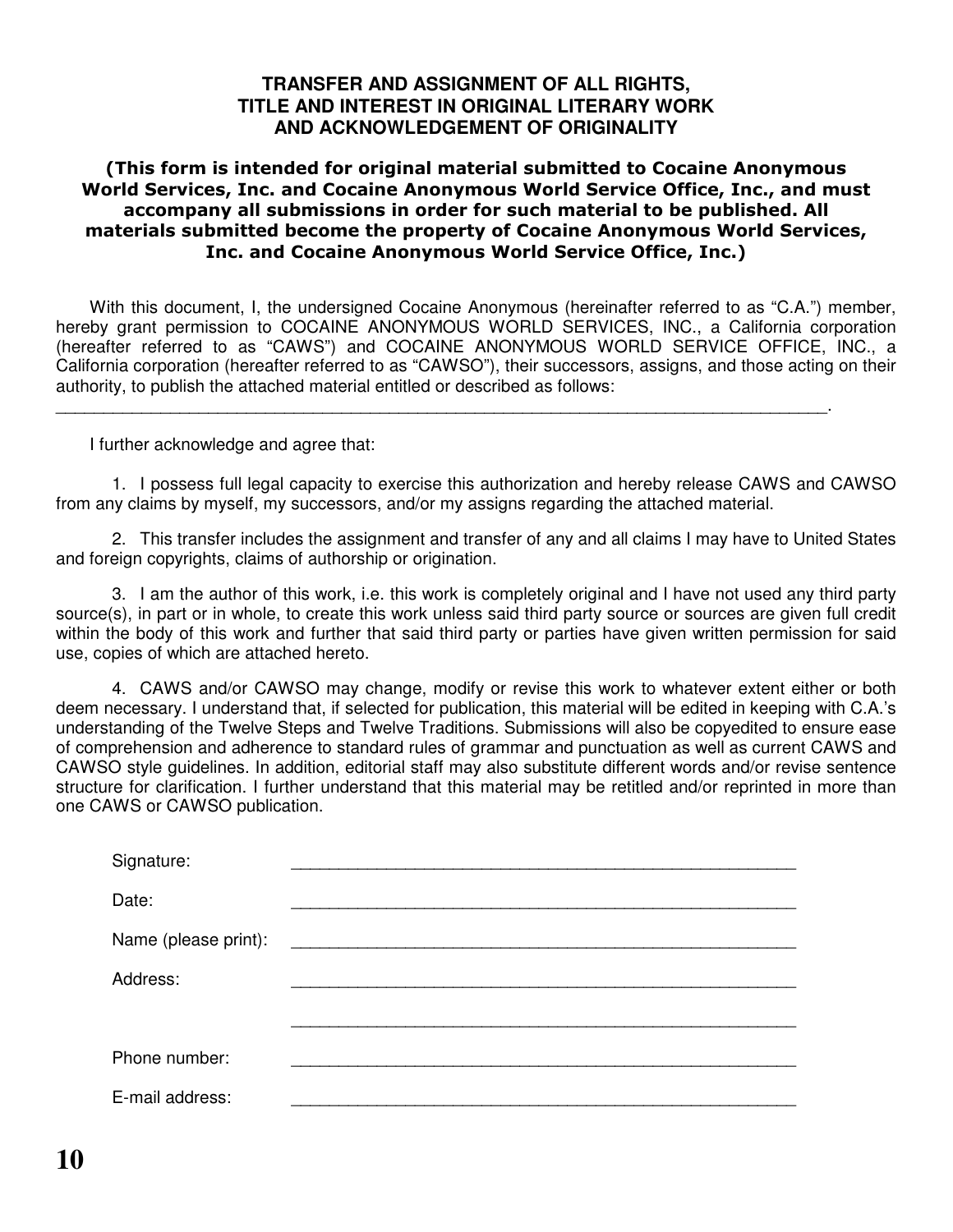|                    | 7 <sup>th</sup> Tradition January-March 2010 |              |
|--------------------|----------------------------------------------|--------------|
| <b>Category or</b> |                                              |              |
| <b>Location</b>    | <b>Group Name/City</b>                       | <b>Total</b> |
| <b>CANADA</b>      |                                              |              |
| Quebec             | Regain De Vie                                | \$300.00     |
|                    | <b>Cocainomanes Anonymes</b>                 | \$5,000.00   |
|                    | Le Phare de Varennes                         | \$140.00     |
| <b>NETHER-</b>     |                                              |              |
| <b>LANDS</b>       | Anonymous                                    | \$500.00     |
| <b>UNITED</b>      | Anonymous                                    | \$1,404.43   |
| <b>KINGDOM</b>     |                                              |              |
|                    | C.A. Scotland (Treasury)                     | \$114.79     |
| <b>UNITED</b>      |                                              |              |
| <b>STATES</b>      |                                              |              |
| <b>Arkansas</b>    | Arkansas Area C.A.                           | \$175.00     |
| Alabama            | First Freedom Group                          | \$196.23     |
| <b>Arizona</b>     | Arizona Area                                 | \$5,000.00   |
|                    | Saturday Night Live                          | \$10.87      |
| California         | Anonymous                                    | \$203.00     |
|                    | <b>CALA Long Beach Compton</b>               |              |
|                    | <b>District</b>                              | \$1,773.35   |
|                    | Dark Side of the Spoon                       | \$63.37      |
|                    | <b>Inland Empire Area</b>                    | \$500.00     |
|                    | Central California C.A.                      | \$150.00     |
|                    | San Diego Area / District                    | \$1,368.00   |
|                    | <b>CALA South Central District</b>           | \$1,200.00   |
|                    |                                              |              |
|                    | <b>CALA Area Account</b>                     | \$166.00     |
|                    | <b>WSOB</b>                                  | \$38.00      |
|                    | <b>Speak Easy Meeting</b>                    | \$10.00      |
|                    | <b>WIECA</b>                                 | \$350.00     |
|                    | Central California C.A.                      | \$150.00     |
|                    | Back to Basics - Orange                      | \$35.00      |
|                    | County                                       |              |
|                    | C.A. Northbay Service Group                  | \$20.00      |
|                    | South Lake Tahoe District                    | \$30.00      |
|                    | <b>HFC Online meeting</b>                    | \$407.50     |
| Colorado           | The Promises Group                           | \$90.00      |
|                    | C.A. of Colorado                             | \$600.00     |
|                    | Dark Side of the Spoon                       | \$221.00     |
| Florida            | Florida Area                                 | \$36.00      |
|                    | South Florida                                | \$900.00     |
| Georgia            | New Life                                     | \$8.85       |
| Idaho              | Anonymous                                    | \$40.00      |
| <b>Illinois</b>    | South & West District                        | \$465.90     |
|                    | <b>IACA Northwest Suburban</b>               |              |
|                    | District                                     | \$570.99     |
|                    | IACA, Inc.                                   | \$600.00     |

|                                       | 7 <sup>th</sup> Tradition January-March 2010 |              |
|---------------------------------------|----------------------------------------------|--------------|
| <b>Category or</b><br><b>Location</b> | <b>Group Name/City</b>                       | <b>Total</b> |
| <b>Kansas</b>                         | K.C. District of Cocaine                     |              |
|                                       | Anonymous                                    | \$150.00     |
|                                       | New Found Life C.A.                          | \$70.12      |
|                                       | <b>Wichita District Kansas</b>               | \$60.00      |
| <b>Maryland</b>                       | New Way of C.A.                              | \$25.00      |
| Michigan                              | <b>Saturday Morning Alive</b>                | \$30.00      |
| <b>Minnesota</b>                      | Coon Rapids Sunday Night C/A                 | \$50.00      |
| <b>Missouri</b>                       | <b>Fried Pipers &amp; Cocanuts</b>           | \$90.00      |
|                                       | In The Light                                 | \$25.00      |
| <b>Nebraska</b>                       | C.A. of Nebraska                             | \$189.59     |
| <b>New Jersey</b>                     | New Freedom Group                            | \$30.00      |
| <b>New Mexico</b>                     | Albuquerque Chapter of C.A. -<br>Convention  | \$600.00     |
|                                       | Albuquerque Chapter of C.A. -<br>Area        | \$200.00     |
| <b>New York</b>                       | C.A.'s Big Book Experience<br>Group          | \$78.00      |
|                                       | Circle of Life Group                         | \$150.00     |
| Ohio                                  | Anonymous                                    | \$16.07      |
|                                       | Canton District of C.A.                      | \$60.00      |
|                                       | <b>NEODCCA</b>                               | \$100.00     |
| <b>Oklahoma</b>                       | Freedom For All                              | \$23.50      |
|                                       | Freedom From Bondage                         | \$10.00      |
|                                       | Pennsylvania Cocaine Anonymous               | \$91.00      |
| <b>South</b><br><b>Carolina</b>       | <b>SCACA</b>                                 | \$175.36     |
| <b>Tennessee</b>                      | Hope Not Dope                                | \$50.00      |
|                                       | Anonymous                                    | \$50.00      |
| <b>Texas</b>                          | Anonymous                                    | \$110.00     |
|                                       | <b>Texas Area Service Committee</b>          | \$3,672.35   |
|                                       | C.A. of Arlington                            | \$39.15      |
|                                       | North Texas Area of Cocaine<br>Anonymous     | \$200.00     |
|                                       | The Truth, The Way & The<br>Light            | \$63.00      |
|                                       | <b>Conscious Contact Group</b>               | \$200.00     |
| Utah                                  | C.A. Central District                        | \$4,142.76   |
| Wisconsin                             | Fri Nite Uncolas                             | \$83.00      |
|                                       | Razor's Edge                                 | \$138.05     |
|                                       | <b>First Things First</b>                    | \$30.00      |
|                                       | Hope Without Dope                            | \$51.94      |
| details, see page 4)                  | <b>WORLD CONTRIBUTION PROGRAM (for</b>       | \$3,722.00   |
| <b>Total</b>                          |                                              | \$37,614.17  |

*Have questions about how to handle your group's 7th Tradition? See the 7 th Tradition pamphlet and the Financial Guidelines for Groups, Districts and Areas (both of which are available at www.ca.org), or contact your Regional Trustee*.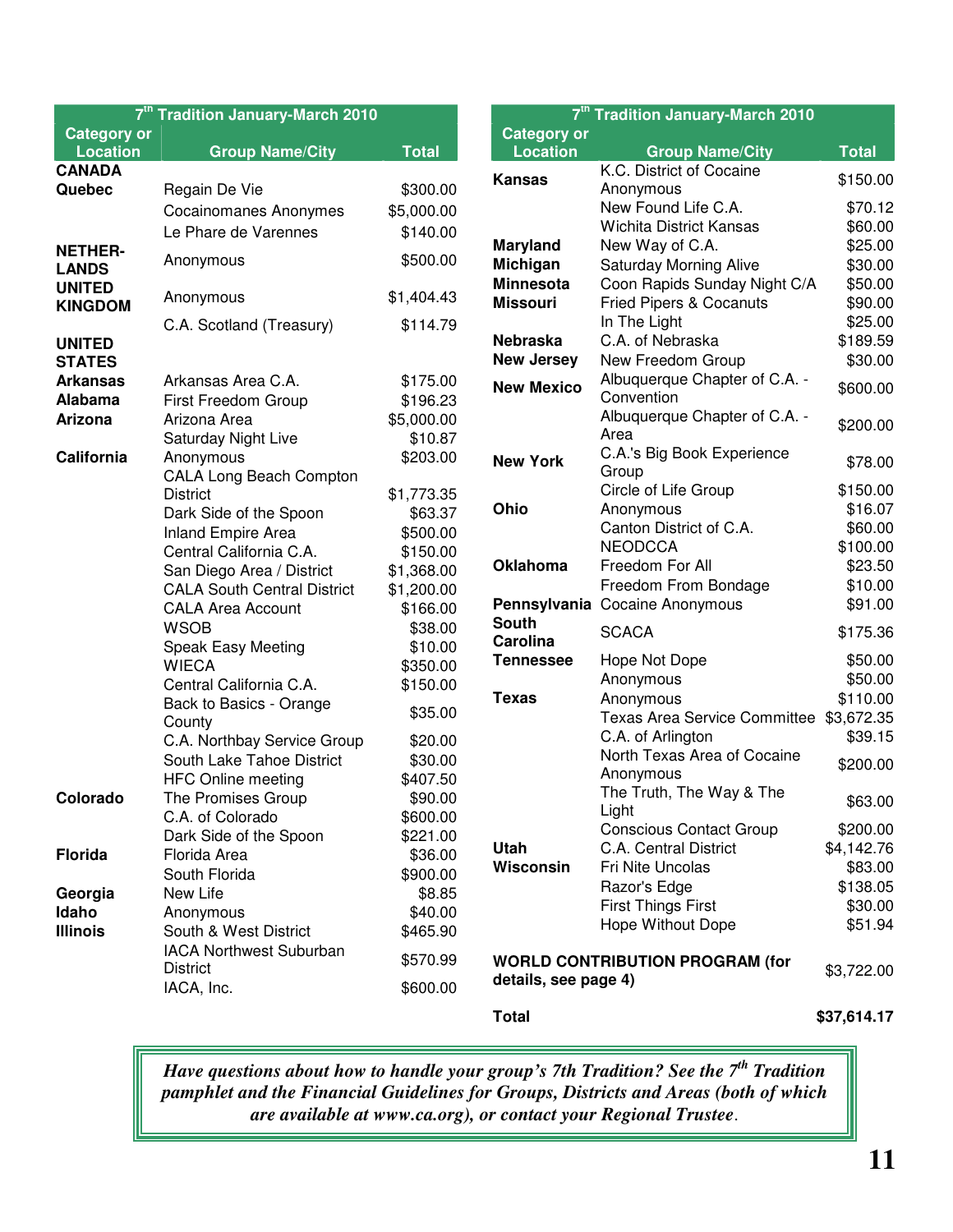| 7 <sup>th</sup> Tradition April-June 2010 |                                                        |              |  |
|-------------------------------------------|--------------------------------------------------------|--------------|--|
| <b>Category or</b>                        |                                                        |              |  |
| <b>Location</b>                           | <b>Group Name/City</b>                                 | <b>Total</b> |  |
| <b>ANONYMOUS</b>                          |                                                        | \$60.00      |  |
| <b>CANADA</b>                             | Regain De Vie                                          | \$150.00     |  |
| <b>UNITED</b>                             |                                                        |              |  |
| <b>STATES</b>                             |                                                        |              |  |
| <b>Alabama</b>                            | <b>First Freedom Group</b>                             | \$139.68     |  |
| <b>Arizona</b>                            | Arizona Area                                           | \$2,000.00   |  |
|                                           | Saturday Night Live-<br>Cocaine                        | \$30.00      |  |
| <b>Arkansas</b>                           | Arkansas Area C.A.                                     | \$1,575.00   |  |
| <b>Southern</b>                           | Anonymous                                              | \$150.00     |  |
| & Central                                 | <b>Inland Empire Area</b>                              | \$152.10     |  |
| California                                | CALA Westside/Hollywood                                |              |  |
|                                           | <b>District</b>                                        | \$300.00     |  |
|                                           | <b>CALA Long Beach Compton</b>                         |              |  |
|                                           | <b>District</b>                                        | \$309.93     |  |
|                                           | S.G.P.V.C.A.                                           | \$697.25     |  |
|                                           | Southbay Beach Cities C.A.                             | \$300.00     |  |
|                                           | <b>What's Crackin'</b>                                 | \$38.10      |  |
|                                           | <b>Foothill District</b>                               | \$1,097.93   |  |
|                                           | <b>WIECA</b>                                           | \$670.25     |  |
|                                           | Central California C.A.                                | \$627.04     |  |
|                                           | One Step At A Time                                     | \$33.00      |  |
|                                           | Eastside Earlybird Attitude<br>Adjustment              | \$100.00     |  |
|                                           | <b>MOW</b>                                             | \$200.00     |  |
|                                           | Fresno/Clovis C.A.                                     | \$287.00     |  |
|                                           | San Diego Area/District                                | \$408.23     |  |
|                                           | <b>Orange County Cocaine</b><br>Anonymous              | \$500.00     |  |
|                                           | Recovery in the Desert I                               | \$50.00      |  |
|                                           | CAWSO                                                  | \$13.15      |  |
|                                           | <b>WSOB</b>                                            | \$41.00      |  |
|                                           | <b>HFC Online meeting</b>                              | \$12.07      |  |
| <b>Northern</b>                           | C.A. Northbay Service                                  | \$42.00      |  |
| California                                | Group                                                  |              |  |
| Colorado                                  | Dark Side of the Spoon                                 | \$492.26     |  |
|                                           | Promises                                               | \$60.00      |  |
|                                           | C.A. of Colorado                                       | \$300.00     |  |
| <b>Florida</b>                            | <b>Fort Myers District</b>                             | \$60.00      |  |
| Georgia<br><b>Kansas</b>                  | Spiritual Awakenings Group<br>K.C. District of Cocaine | \$30.00      |  |
|                                           | Anonymous                                              | \$150.00     |  |
|                                           | <b>Wichita District Kansas</b>                         | \$40.00      |  |
| <b>Illinois</b>                           | IACA, Inc.                                             | \$4,900.00   |  |
|                                           | Forever Free Meeting of                                | \$20.00      |  |
|                                           | C.A.                                                   |              |  |
|                                           | <b>Fresh Start</b>                                     | \$250.00     |  |
|                                           | South & West District                                  | \$606.18     |  |
|                                           | <b>IACA Northwest Suburban</b><br><b>District</b>      | \$121.48     |  |
| Indiana                                   | Fort Wayne District C.A.                               | \$750.00     |  |
| <b>Maryland</b>                           | DC/MD/VA Area                                          | \$25.00      |  |

| 7 <sup>th</sup> Tradition April-June 2010 |                                          |              |  |
|-------------------------------------------|------------------------------------------|--------------|--|
| <b>Category or</b>                        |                                          |              |  |
| <b>Location</b>                           | <b>Group Name/City</b>                   | <b>Total</b> |  |
| Michigan                                  | <b>CMACA</b>                             | \$136.00     |  |
|                                           | <b>Saturday Morning Alive</b>            | \$20.00      |  |
| Minnesota                                 | C.A. of Minnesota                        | \$364.00     |  |
| Missouri                                  | Come and Get It                          | \$20.00      |  |
|                                           | End of the Line                          | \$25.03      |  |
| New Jersey                                | Sanity at Sunset                         | \$40.00      |  |
| Ohio                                      | <b>District of Columbus</b>              | \$1,000.00   |  |
| Oklahoma                                  | C A Oklahoma Area                        | \$551.79     |  |
|                                           | Freedom For All                          | \$65.37      |  |
| <b>PA/NJ/DEL</b>                          | C.A. of PA NJ and DE                     | \$115.00     |  |
|                                           | <b>Cocaine Anonymous</b>                 | \$300.00     |  |
| Connecticut                               | Anonymous                                | \$250.00     |  |
|                                           | Moon Friday Night                        | \$35.00      |  |
| South Carolina                            | <b>Common Solutions</b>                  | \$60.00      |  |
| <b>Tennessee</b>                          | Natural High                             | \$78.89      |  |
| Texas                                     | Anonymous                                | \$150.00     |  |
|                                           | The Truth, The Way & The<br>Light        | \$50.00      |  |
|                                           | <b>Texas Area Service</b><br>Committee   | \$1,104.90   |  |
| Washington                                | Freedom Fighters C.A.                    | \$13.61      |  |
| Wisconsin                                 | Razors Edge                              | \$85.00      |  |
|                                           | C.A. of Wisconsin                        | \$1,741.00   |  |
| see page 4)                               | World Contribution Program (for details, | \$3,471.00   |  |

#### **Total \$27,465.24**

The NewsGram is always looking for material that communicates a message of hope, faith and courage. We welcome original articles from our members sharing their experience with recovery, unity and service in C.A. If you have such an article (or perhaps an idea, cartoon, poem, story or other material related to recovery in C.A.) that you would like considered for publication in a future issue of the NewsGram, please send it and the completed release form on page 10 to: NewsGram Editor, c/o CAWSO, 21720 S. Wilmington Ave., Ste. 304, Long Beach, CA 90810-1641, or via e-mail  $to$ newsgram@ca.org. E-mail submissions are preferred. If you e-mail your submission, the form can be scanned and attached as a pdf or faxed to the WSO at 310-559-2554, Attn: NewsGram.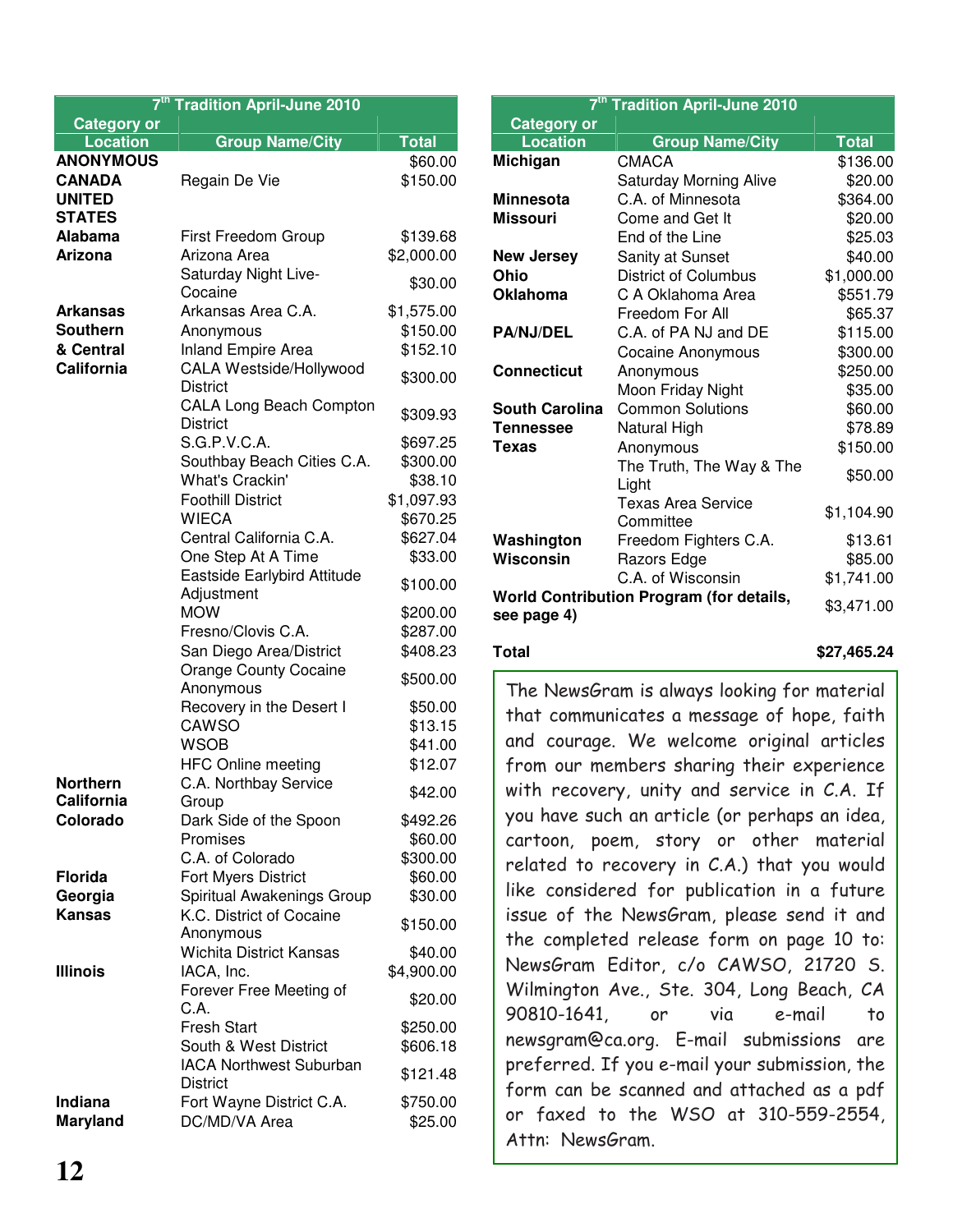# **H&I Corner**

### By Vonya Q. Corona, California, USA

My name is Vonya and I'm an addict. I'm in the middle. I am neither a newcomer nor an oldtimer. In the middle and midst of a Fellowship that is so much greater than me, so much greater than my fears, and so much greater than my past. I have come to find a place in C.A. H&I.

I became a member of C.A. in 2002 and began speaking on panels after about 60 davs. I was new and most of the people around me were new, but there were a few old-timers who had the patience to guide and direct me. They probably only tolerated my sharing on panels; I say this because I didn't have much to share, but I shared anyway. I loved it from the very beginning; not how I felt before I shared, but how I felt afterwards. I find a certain peace after sharing and no matter how nervous I am before speaking, as soon as I get out of my own way I can relax and tell my little story of how it was for me, what happened, and what it's like today.

The most rewarding times for me on H&I panels is when I look out at the faces and recognize someone that I knew from that old life and I see them and they see me. I see their eyes sometimes light up with recognition-or sometimes grow dark with recognition—and I know that if I can do this with the support of my higher power and C.A., if I can follow the path laid out, they can too. H&I gives me the best high I've ever had. My book tells me that recovery begins with one addict helping another so my recovery is fed each time I share on a panel, chair a panel, or lead a panel.

More important than how I feel when speaking on a panel is what I bring to the panel. I pray up and ask the God (yes, the 'G word') of my own understanding to use me. I have had the blessing of seeing some people who attended panels I spoke on join our Fellowship. I've chaired and supervised H&I panels since I got here and I have seen others come in and do the same thing. H&I helps C.A. reach newcomers that are not able to go out to meetings, and I pray that there will never be a day when H&I is not around.

The panel that came and shared the hospital where I detoxed was a light in a very dark place. I was at a dark place in my life and I saw no other light. Three women showed up and began telling me all those things I had felt but could not say out loud. They had experienced some of the same degrading things that I had experienced, but what stood out for me was the hope they offered. They laughed at some of the stuff they experienced. Stuff that I was still crying about, they were able to laugh at. I wanted that, too. They shared about the different lives they were living, and right there in all that darkness they offered me some light. I was able to see a small glimmer of something that I have now come to know as HOPE. H & I is hope; hope found in a dark place by people who have no hope. That is what H&I is to me and I pray that I may continue to offer this light of hope to those whose paths I cross.

If you haven't gotten involved with H&I vet. or if you started it and have since moved on, I encourage you to get in—get into H&I and offer that light to those that are still walking around in darkness. Keep yourself in the light by sharing your light. May you continue to carry the light of recovery, because I don't ever want to be in the dark again.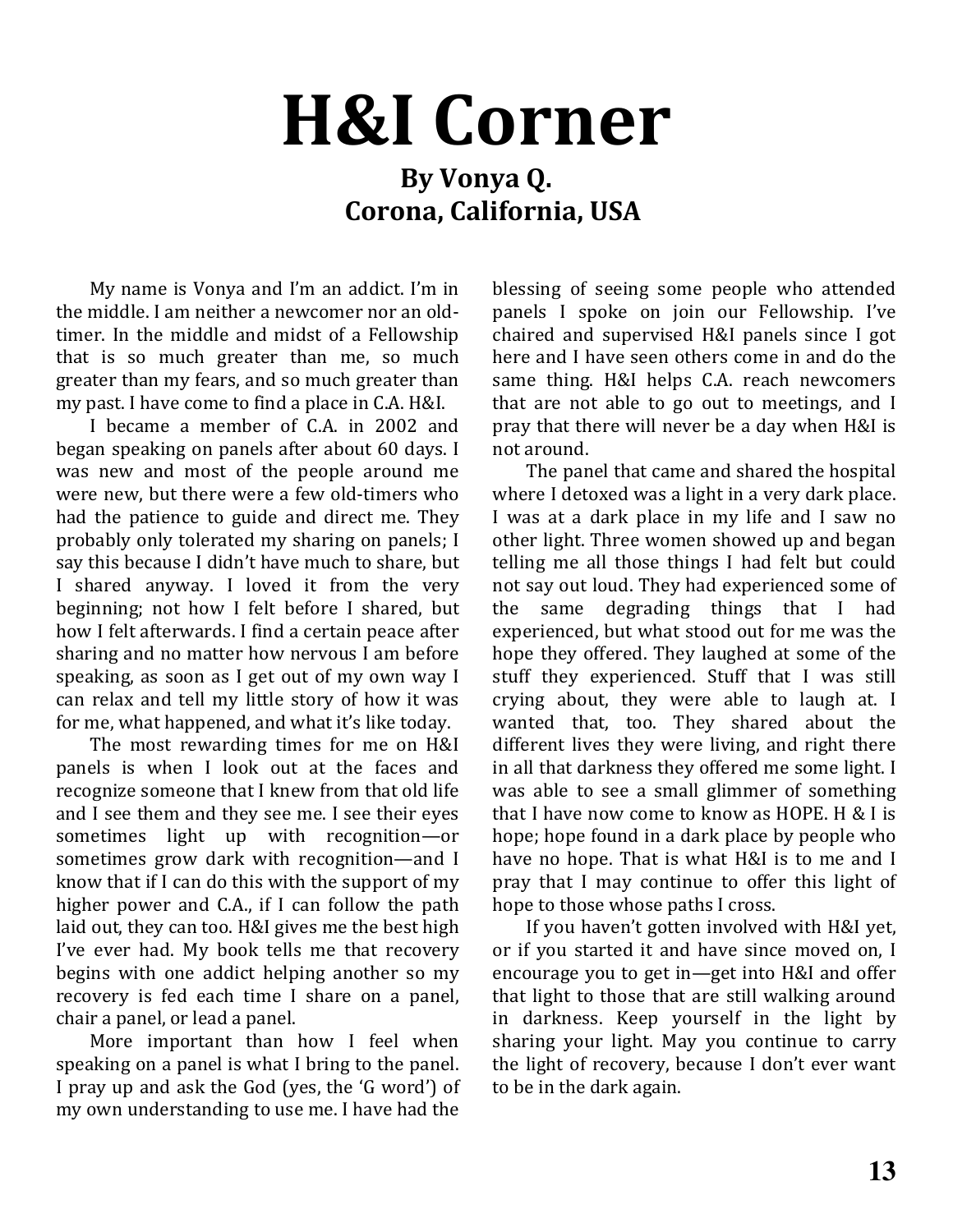## **UK - US Prison Link Meeting** By Doug G., CAWS 2011 H&I Liaison Phoenix, Arizona, USA

Twelve hundred people gathered at the Brighton Metropole anxiously awaiting the start of the keynote speaker. Nick T. picked up the microphone and said, "Hello, can you hear me?" Through the speakers, we heard a reply. "Coldingly prison here!" This marked the beginning of a truly magical experience.

**CAUK** 17. like its predecessors, linked to a local prison and invited a handful of inmates to participate in the closing speaker meeting. Two inmates shared for a couple of minutes each. expressing mostly their gratitude to C.A. for this wonderful opportunity and for sobriety.

Following the inmates,

two C.A. members attending the conference approached the podium and shared experiencing C.A. for the first time through a prior prison link. Both had been sober since that point. Then the inmates were invited to listen to the main speaker.

I was moved to tears as I experienced this truly remarkable connection. I couldn't

wait to get back to my peers and share my observations. As H&I Liaison for the CAWS 2011 convention, I wanted to duplicate it in Phoenix in 2011.

After failing to convince an American institution to participate, it dawned on me that as this was for an international event, we might be able to link to a prison in the UK. Coldingly eagerly agreed!

Our test run of the first ever prison link between a C.A. meeting in the US and Coldingly prison in the UK was successfully completed at the Arizona Area convention on Monday, July 5th at

10 a.m. Following the same format, we witnessed a wonderful, moving experience that confirmed that not only is the disease universal, but so is the solution.

[Postscript from the author: "Internet Technology already allows us to connect lone addicts to meetings from anywhere in the world.

When Eddie, an inmate in **England, shared that as a "lifer,"** he has never been freer than he is right now because of Cocaine Anonymous, you could literally hear a collective breath from all 250 people in the ballroom.

We have been bringing a gentleman from Mombasa. Kenya to a Friday night meeting in Scottsdale Arizona. When they ask that home group members raise their hand, he raises his. Imagine being able to reach out to folks confined to hospitals or their home due to illness or injury. It truly changes the meaning of

the word "Pen Pal." We already have audio meetings going on all over the world. Soon we will be able to have audio/video meetings and connect to each other any where a person can hook into the World Wide Web." You can reach Doug at HI2011@cawsconvention.org.]

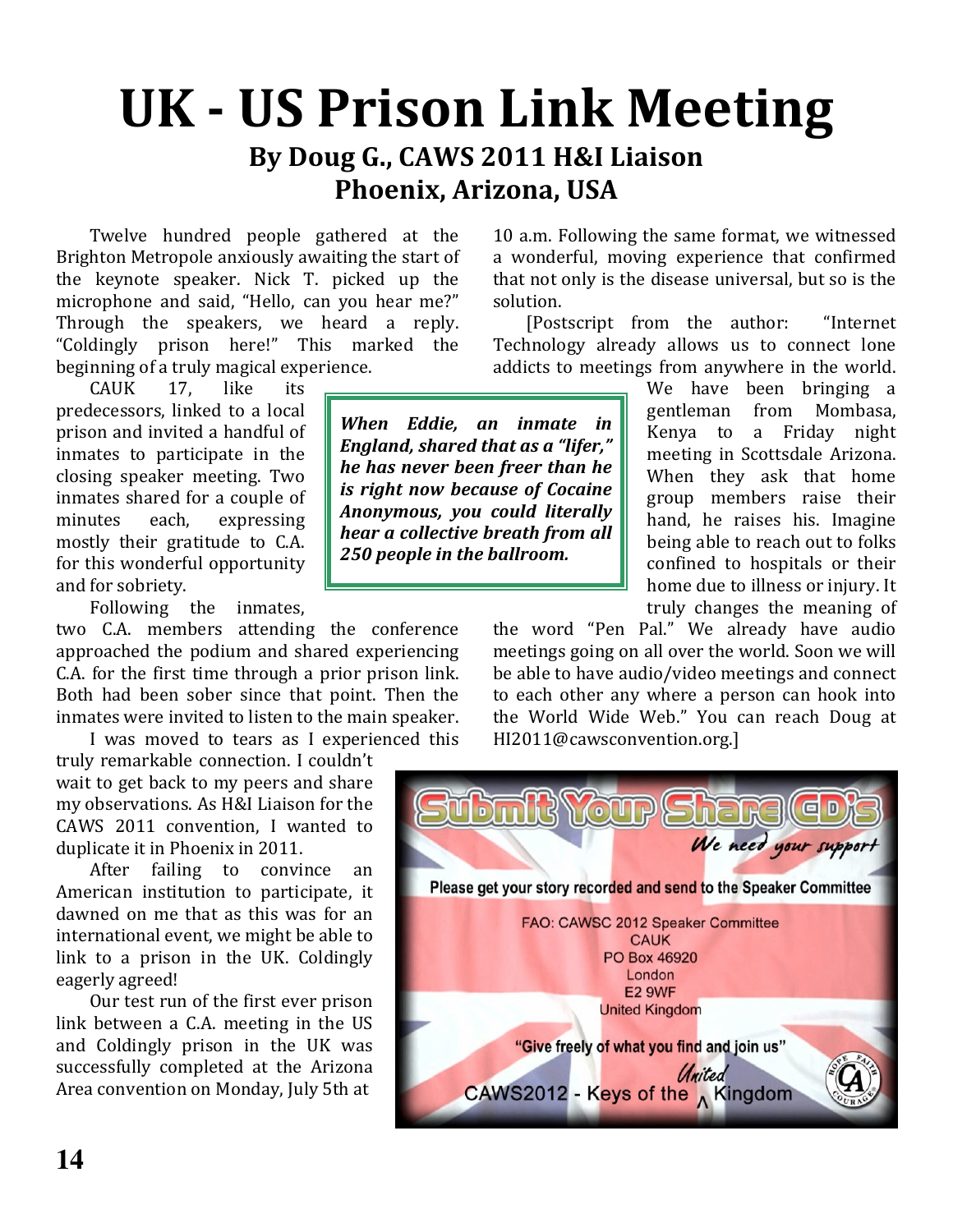#### Calendar of Events (continued on page 16)

#### **September 9-12, 2010**

#### **BIG SUR-enity 2010**

Central California Area **LOCATION:** Fernwood Campground

Highway 1 Big Sur, CA Cen Cal hotline 805-969-5178

Printable Registration forms available at cencalca.org. Save with early Registration. When you call our 805-969-5178 number, please ask for a return call from one of the Big Sur-enity committee members.

#### **CONTACTS:**

Brendan L., Chairperson 805-969-5178

#### **September 10-12, 2010**

#### **BCCA Area Convention**

#### **Super Natural Serenity Convention LOCATION:**

**Executive Plaza Hotel** 405 North Road Coquitlam, B.C. Canada 1-888-433-3932

#### **CONTACTS:**

Simonne M., Convention Chair 1-778-320-7732

Kutrina B., Convention Vice-Chair 604-375-2007

Kellie F., Hotel Liaison 1-604-808-8496

#### Kris B., Registration 1-604-565-2615

**September 17-19, 2010** 

#### **2010 Florida Area Convention**

#### **Simply Grace LOCATION:**

Crowne Plaza Hotel 13051 Bell Tower Dr. Fort Myers FL 33907 (239)-482-2900

#### **CONTACTS:**

Trina S., Committee Chair 239-810-4344 Terry C., Vice Chair 239-253-0092 Richard M., Program Chair 239-878-7807 Tammy C., Hotel Liaison 239-770-3425

#### **September 17-19, 2010**

#### **2010 Scotland Convention**

Free At Last 2010 **LOCATION:** 

Thistle Hotel Cambridge St Glasgow G2 3HN 0871 376 9043

A comprehensive programme of international and home-grown shares, workshops, and Glasgow's finest entertainment over a three-day period commencing Friday 17th September. Book Direct by calling 0871 376 9043 and quote CA 2010. **CONTACTS:** 

#### Stuart K., Convention Chairperson 07760470201

#### September 18, 2010

#### **Brighton's 6th Annual 1-Day Convention A Vision for You**

**LOCATION:** 

Preston Park Hotel 216 Preston Road Brighton, East Sussex, GB

#### **CONTACTS:**

Liam, Chair 07809692549

Bev, Chair Registration 07789205824

Dawn, Programming Chair 07843376684

#### **September 24-26, 2010**

#### 2010 Georgia Area Convention Help Me, Help You, Help Me

**LOCATION:** 

Atlanta Marriott Century Center Hotel 2000 Century Boulevard, NE Atlanta, GA 30345 800-228-9290

Get ready for a weekend filled with exciting workshops, amazing speakers, awesome marathon meetings, dancing, karaoke, a banquet and plenty of sober fun & fellowship! We're excited to welcome you to the 2010 Georgia Area Convention!

#### **CONTACTS:**

Derek F., Chairperson 770-912-8192 Yolande O., Vice Chairperson 770-656-0313 Barbara L., Registration Chair 678-230-4149